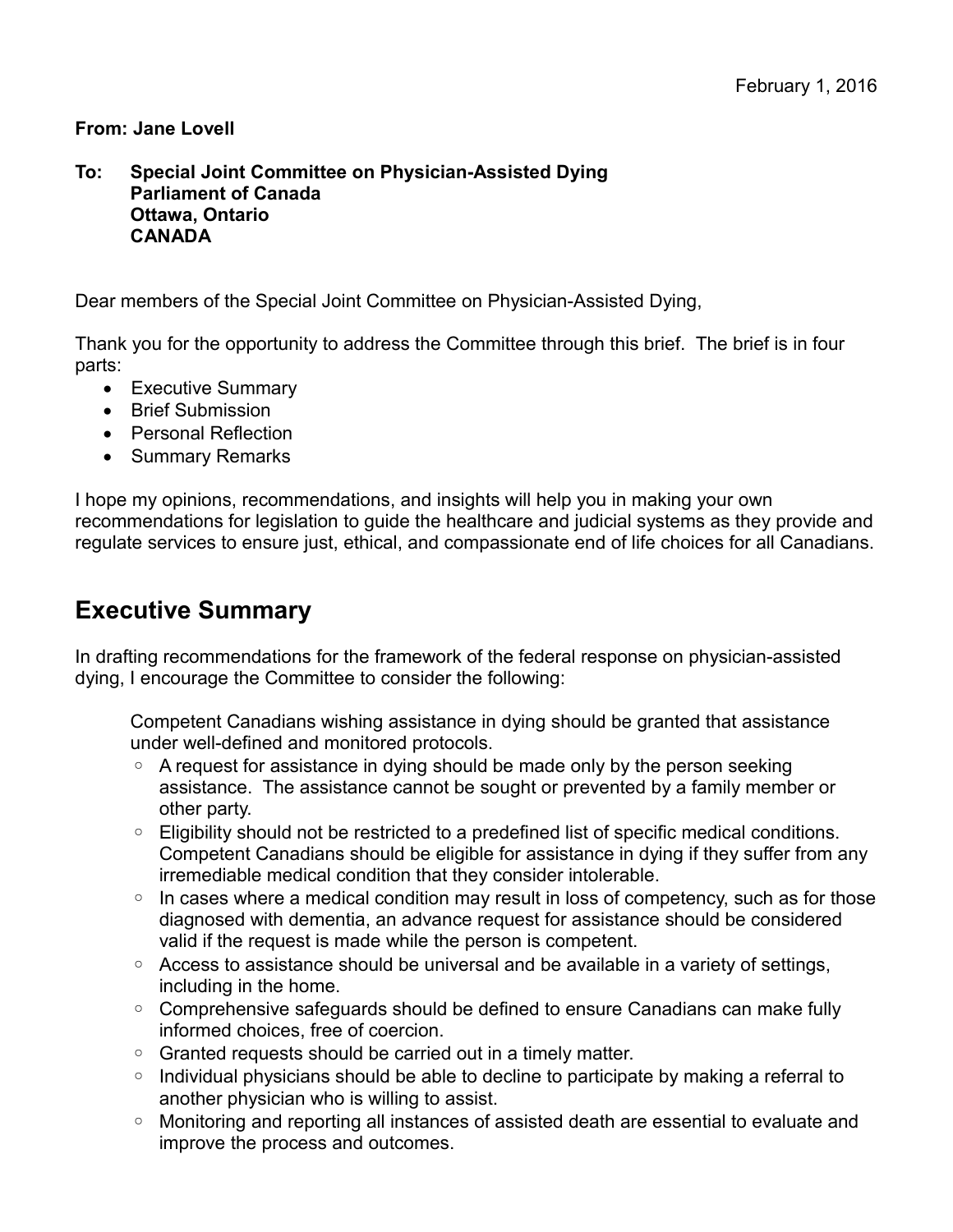# **Brief Submission**

Many Canadians wish to have the option to end their lives in the manner and at the time and place of their choosing. Assistance in facilitating death should be available to competent Canadians whose irremediable medical condition is causing them intolerable suffering. Legislation concerning physician-assisted dying should address:

- eligibility to participate,
- access to service,
- safeguards to ensure ethical, fair, and compassionate delivery of service,
- and monitoring for statistics and improvement.

#### **a) Eligibility:**

Only people satisfying certtain criteria should be considered eligible for assistance in dying.

The extremely well-considered wording of the Supreme Court decision in *Carter V. Canada* sets out the criteria of eligibility as follows:

Physician assisted death should be allowed for:

"a competent adult person who (1) clearly consents to the termination of life; and (2) has a grievous and irremediable medical condition (including an illness, disease or disability) that causes enduring suffering that is intolerable to the individual in the circumstances of his or her condition. "Irremediable", it should be added, does not require the patient to undertake treatments that are not acceptable to the individual."

#### **Criteria**:

Intolerable Suffering: Intolerable suffering is the base condition for eligibility for assisted death. Only the individual seeking assistance can judge the severity of the suffering and whether it is tolerable.

Grievous and Irremediable Medical Condition: Grievous is term hard to quantify. A list of qualifying medical conditions considered grievous should not be defined as it might deny access to people experiencing intolerable *irremediable suffering* as a result of any medical condition.

Competency: The consent or request for assistance in dying should only be given or made by a competent person. The person should be seeking to terminate their life, not simply allowing it. The word "consent" implies an affirmative response to a question externally posed concerning a course of action. I would prefer to see the word "request" which implies that the course of action was initiated by the person seeking assistance. In the case where the person is unable to articulate a specific request (for example, for someone who is unable to speak or write but who can communicate though other means such as blinking or some form of communication technology), acknowledgement via an affirmative indication should be considered a request.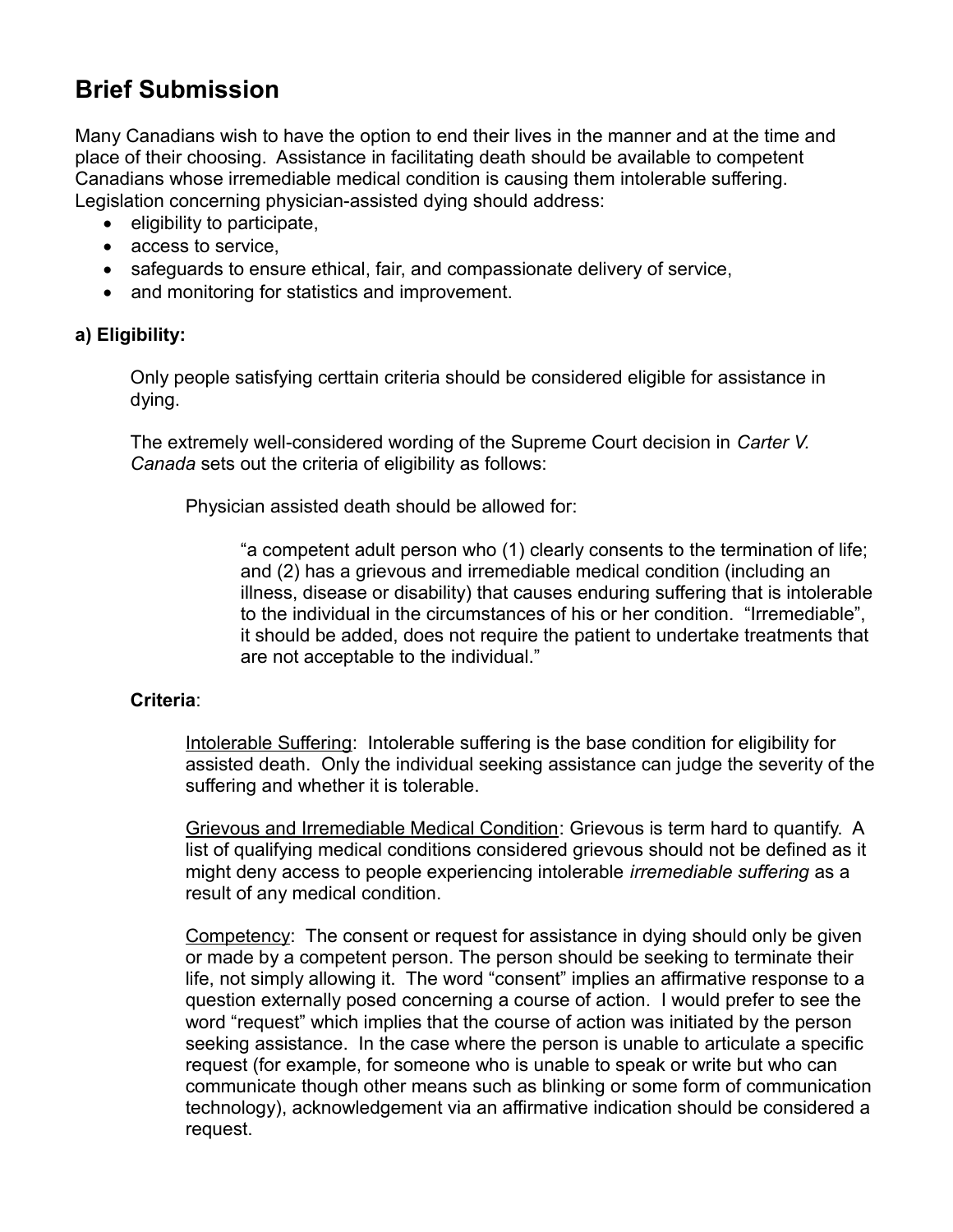In cases where an irremediable medical condition may result in loss of competency, such as for those diagnosed with dementia, an advance request for assistance should be considered valid if the request is made while the person is competent. Any aspect of the advance directive should be able to be revoked or changed while the person remains competent. Much careful thought must applied to defining a target condition for termination of life. Equally careful consideration should be employed in the formulation of a process by which the person's condition can be ascertained with respect to objective criteria. Ensuring that the person's wishes are respected is paramount. Providing advocacy for people without family support, and providing timely re-evaluation of the person's condition should ensure that their voice remains strong.

Age: Competency of children is hard to determine. Restricting assistance exclusively to adults assumes that adults have a certain level of base competency and ability to understand the consequence of actions that children do not. Some minors may be fully competent to understand the options before them and the consequences of their decisions. The same evaluation criteria for competency applied to adults could be applied to children, thereby giving minors the same access to assistance.

**Eligibility Summary: Assistance in dying should be afforded to any competent person who clearly requests that their life be terminated because they have a irremediable medical condition causing suffering that is intolerable to them.** 

**Advance requests for assistance should be valid if made by a person who, at the time of the request, was competent and had a diagnosis for a irremediable medical condition, such as dementia, that could become intolerable.**

#### **b) Access**

All Canadians should have access to an assisted death, regardless of where in Canada they live. This includes easily accessible information and timely access or referral to physicians for consultation or action. Those who request assistance should also be able to elect where they wish to die, be it in a publicly funded healthcare institution or in their home.

While the termination of life should be done under the supervision of a physician, the assistance should be allowed to be administered by other healthcare professionals, such as nurses or other specially trained practitioners.

The elapsed time from request to approval and from approval to the provision of service should be timely, so as to avoid undue prolonged suffering.

No physician should be obliged to participate in assisted dying beyond providing a timely referral to another physician prepared to offer assistance.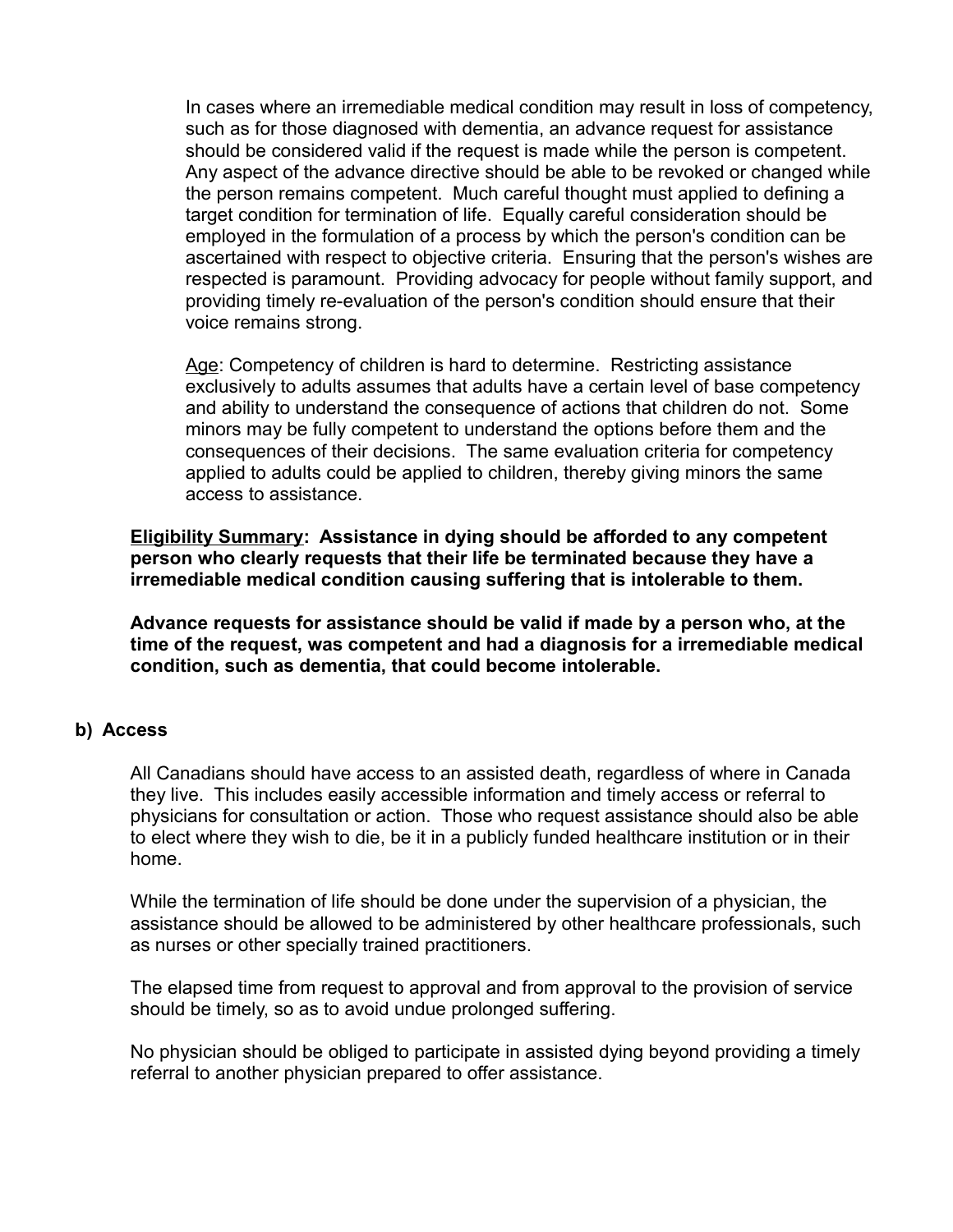#### **c) Safeguards**

People seeking assistance in dying should be required to consult with two physicians qualified to assess eligibility and to confirm that the request is made by fully informed competent individuals, free of coercion. Other end of life options, including palliative care should also be presented. There should be no requirement for consultation with or consent from family members or any other party. A minimum elapsed time between the initial request and the granting of that request should be considered. A reasonable interval would allow the person to carefully reconsider their request, but should not be so long as to unnecessarily prolong suffering. In the case were the person is competent at the time the termination of life is to be performed, they should be asked a final time if they wish to proceed.

#### **d) Monitoring**

Monitoring and reporting all instances of assisted death are essential to ensure competent and ethical delivery. Analysis of data gathered will also highlight were improvements can be made in providing a compassionate death for those suffering intolerably, for their families, and for healthcare providers at all stages of the journey.

### **Personal Reflection**

I very strongly believe that Canadians should be able to receive assistance in ending their lives. I ask you to indulge me as I take this opportunity to include some of my personal thoughts.

What may be overlooked in the discussion on procuring assistance in dying is that without reasonable access to the assistance of a physician, those wishing to end their lives must find other solutions. It is currently legal to take one's own life -- and what a lonely and frightening prospect that must be. With it illegal for anyone else to be present at a self-initiated death, and with an unsure outcome of such an unsupervised action, using perhaps fraudulently or illegally procured medication, or worse, by some other more "messy" or painful method, the taking of one's own life would be truly terrifying. To be forced to die alone, and to deny one's family the opportunity to support them in those last very vulnerable and personal moments is simply cruel. There are other legal and safe routes to end one's life -- such as travelling abroad to jurisdictions where assistance is legal and where institutions can provide a supervised death with family in attendance. However, to take advantage of these services one has to be physically and financially capable of travelling abroad. This likely means that in choosing assistance in dying, one is forced to accelerate the timing of one's death.

The lack of reasonable access to a physician-assisted death means that those without the courage or the means to take their own lives are condemned to continue their suffering, and are faced with the hopelessness and helplessness and fear of what a compromised and interminable future holds.

Surely we can do better.